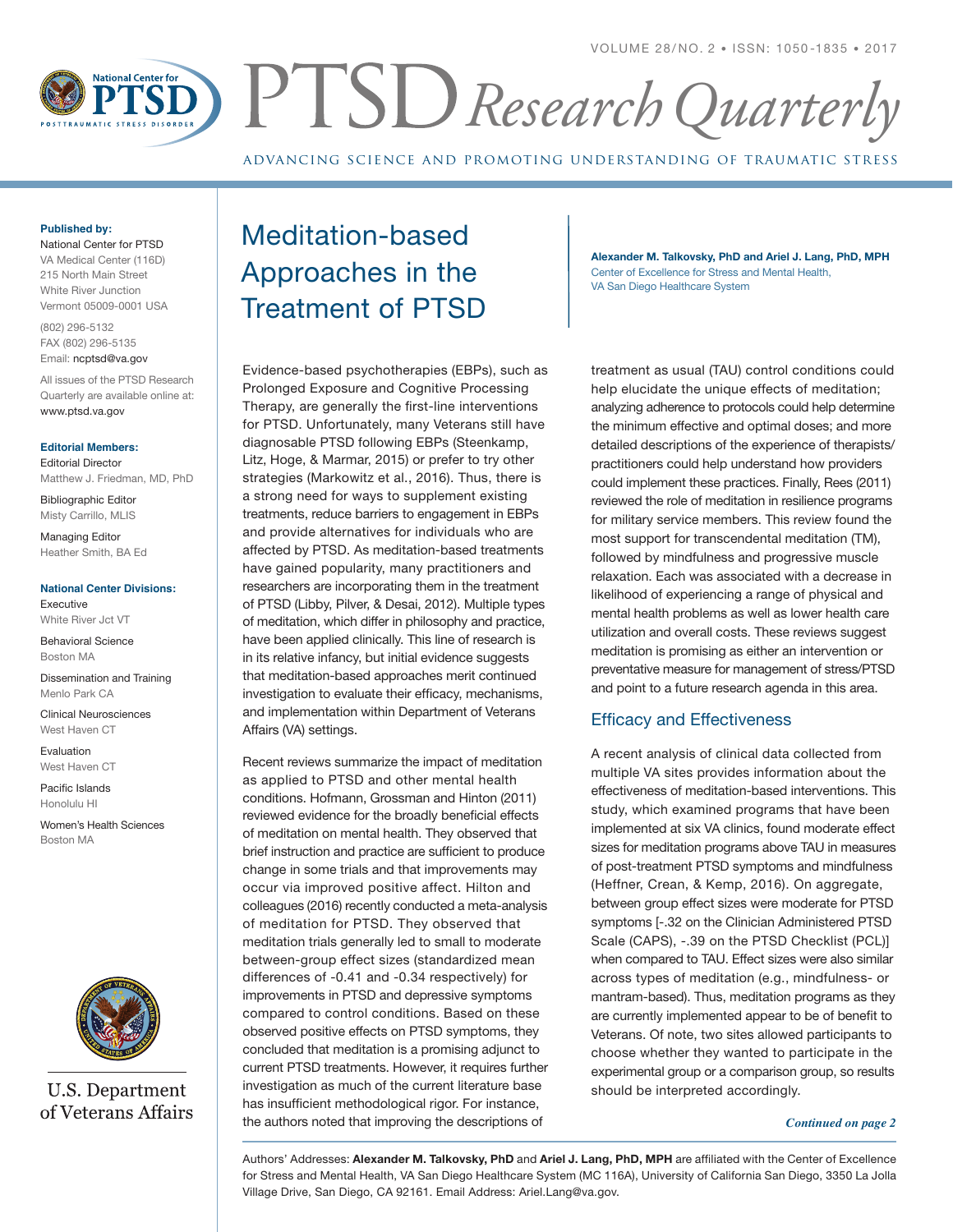#### *Continued from cover*

One approach for which evidence of efficacy is growing is mantram repetition, which involves silent repetition of a spiritual word or phrase as a coping tool. Bormann, Thorp, Wetherell, Golshan, and Lang (2013) conducted a randomized controlled trial (RCT) comparing mantram repetition plus TAU against TAU alone. Those completing mantram repetition were more likely to make meaningful improvements in PTSD symptoms, and these effects appeared to occur largely through improvements in hyperarousal and spiritual well-being. A two-site RCT comparing mantram repetition to Present Centered Therapy will be published shortly (VA Office of Research and Development, 2015).

Although mindfulness may be better conceptualized as a foundational skill rather than as a meditation practice, mindfulness programs may function similarly to formal meditation in terms of fostering better mental health outcomes. For example, mindfulness was demonstrated to be a significant negative predictor of PTSD symptoms, depressive symptoms, physical symptoms, and problematic alcohol use among firefighters, a population at high risk of trauma exposure (Smith et al., 2011). Polusny and colleagues (2015) completed an RCT comparing mindfulness-based stress reduction (MBSR) against Present Centered Group Therapy (PCGT) among 116 Veterans. MBSR is a commonly used intervention, which aims to teach participants to apply nonjudgmental attention to the present moment as a means of coping with a variety of physical and mental health problems. Those in the MBSR group evidenced modestly greater improvements in PTSD symptoms at post-treatment and 2-month follow-up, although they were no more likely to remit; both the between- and within-group differences were significant such that both groups improved and the MBSR improved to a greater extent. Building on the work of Kearney, McDermott, Malte, Martinez, and Simpson (2012), who found moderate to large within-group effect sizes for PTSD and depression in a naturalistic study of MBSR, the Polusny trial is the only currently published large controlled trial of MBSR with strong methodology (adequate power, follow-up assessments, blinded diagnostic assessors, measurement of treatment fidelity). One limitation of this study was that it did not match the amount of clinician contact, so that those in the MBSR group had more total contact with a therapist (Polusny et al., 2015). These studies generally support the utility of MBSR for PTSD, although more rigorous studies are needed, especially with respect to non-Veterans. Furthermore, future studies need to follow patients over longer periods to determine the durability of effects.

Yoga is similarly not a formal meditation, but this practice has been applied to treat a variety of physical and emotional problems. Its inclusion of mindfulness, controlled breathing, and postures potentially allows it to target mechanisms that may be relevant, such as reducing autonomic arousal (Seppälä et al., 2014). In one RCT testing its efficacy, Veterans diagnosed with PTSD who completed Sudarshan Kriya yoga (a breathing-based practice) demonstrated reductions in PTSD and anxiety symptoms whereas a waitlist control group did not (Seppälä et al., 2014). The yoga group not only improved in startle response, but reductions in startle response predicted reductions in hyperarousal symptoms at post-treatment and 1-year follow-up. Thus, breathing-based meditation practice may be particularly useful for hyperarousal symptoms regardless of actual respiratory changes. Jindani, Turner, and Khalsa (2015) compared Kundalini yoga, a practice including physical movement (asanas) and meditation, to a waitlist control group. They observed small to moderate between-group effect sizes favoring yoga on measures of

PTSD symptoms, insomnia, perceived stress, positive and negative affect, resilience, stress, and anxiety. Finally, in an RCT comparing trauma-informed yoga to a women's health education control condition among women with chronic PTSD secondary to interpersonal violence, those in the yoga group were more likely to remit, demonstrate greater PTSD symptom reduction and maintain their gains over the short-term better than those in the control condition (van der Kolk et al., 2014). The authors posited that the greater improvements observed in the active condition were due to the physical and interoceptive aspects of yoga, suggesting yoga may improve both distress tolerance and bodily awareness. At 18-month follow-up in this RCT, group membership no longer predicted outcome, but rather frequency of yoga practice was negatively related to PTSD and depression; these results suggest that continued practice may be critical for maintenance of effects (Rhodes, Spinazzola, & van der Kolk, 2016). As in these trials, it may be useful to modify yoga practice to fit the needs of trauma survivors. Indeed, trials using "traumasensitive" yoga, which involves practice modifications to help trauma survivors feel safer (i.e., invitatory language, good lighting, poses that facilitate feeling safe), appear more efficacious than those without such considerations (Wells, Lang, Schmalzl, Groessl, & Strauss, 2016).

Other meditative approaches have been initially evaluated in PTSD. In a convenience sample, both TM and compassion meditation improved psychological wellbeing, but frequency of practice was related to improvements in self-reported well-being; there were no between-group differences (Schoormans & Nyklíček, 2011). In a retrospective chart review, medication and service utilization were measured following a TM program for service members diagnosed with PTSD or anxiety disorder NOS. Those who practiced TM were more likely than demographically matched controls to decrease, cease, or stabilize their psychotropic medication use and to evidence decreases in mental health symptoms at 1- and 3-month follow-up (Barnes, Monto, Williams, & Rigg, 2016). Similarly, TM demonstrated efficacy in a small, uncontrolled pilot study among OEF/OIF Veterans (Rosenthal, Grosswald, Ross, & Rosenthal, 2011). A large randomized trial comparing TM with Prolonged Exposure and wait list was recently completed; findings will be available soon (United States Department of Defense, 2016). In an open pilot trial of loving-kindness meditation (LKM), a practice focused on the wish that others be happy, Kearney and colleagues (2013) found that within-group effect sizes were large for PTSD symptom reduction and moderate for depression improvement from pre-treatment to 3-month follow-up. A study of compassion meditation (an open trial to refine the protocol followed by an RCT comparing compassion meditation to relaxation training) aiming to add to the efficacy literature is also ongoing (Veterans Medical Research Foundation, 2015).

#### Mechanisms of Meditation-based Intervention

To refine and optimally implement meditation-based approaches, understanding their cognitive, behavioral, and psychophysiological mechanisms is important. Potential mechanisms relate to changes in hyperarousal, intrusive cognitions, and endocrine markers of autonomic arousal (Wahbeh, Goodrich, Goy, & Oken, 2016). Accordingly, individuals completing a pilot of mindfulness-based cognitive therapy demonstrated moderate reductions in PTSD symptoms and moderate-to-large reductions in posttraumatic cognitions (King et al., 2013). Neuropsychological evidence suggests meditation improves the ability to modulate cognition, emotion, and behavior (Hölzel et al., 2011). A trial of mindfulness-based exposure therapy as compared to PCGT examined neural correlates of mindfulness utilizing functional magnetic resonance imaging (fMRI).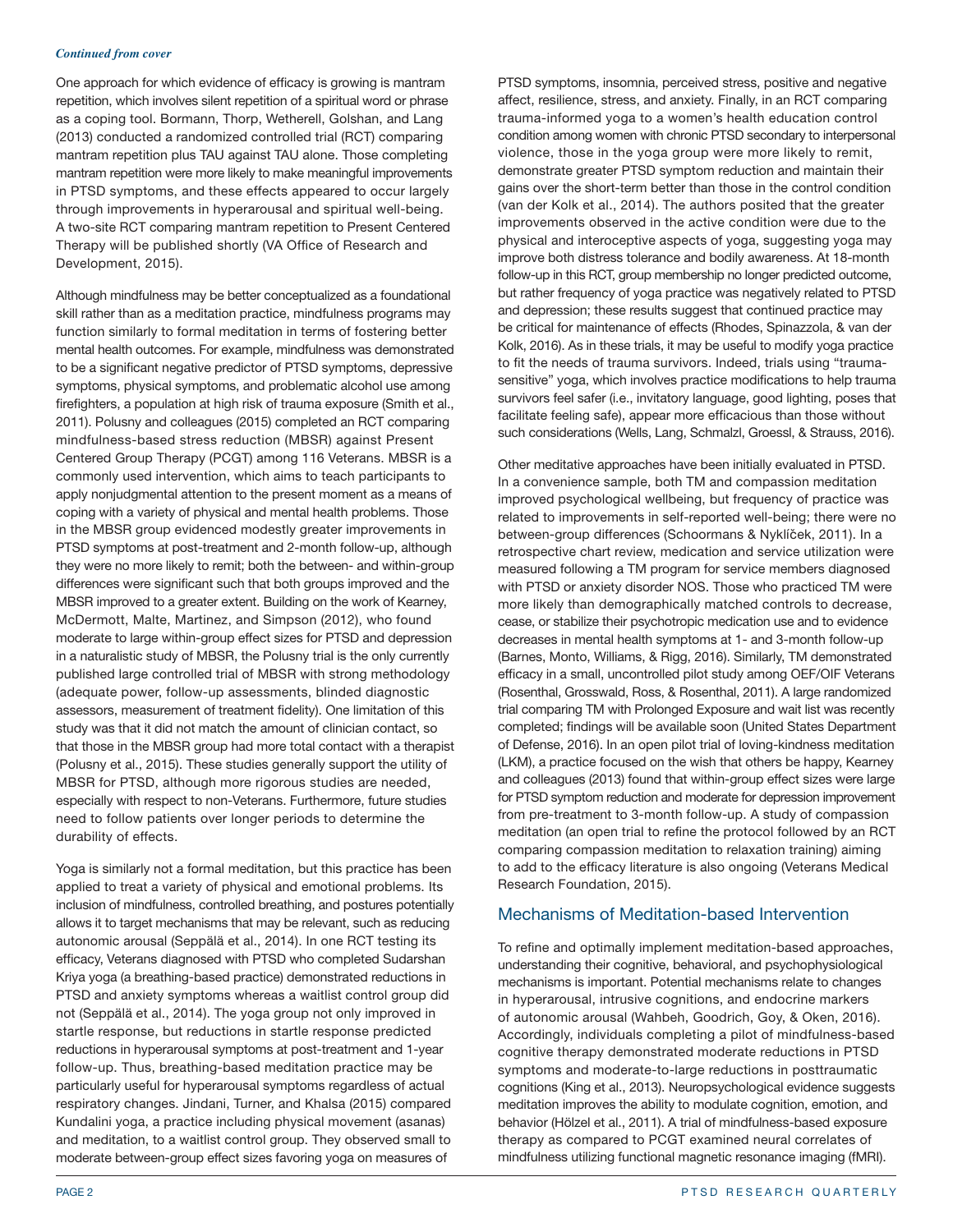Those in the mindfulness group demonstrated increased default mode resting-state functional connectivity to dorsolateral prefrontal cortical regions in the central executive network (King, Block, Sripada, Rauch, Giardino, et al., 2016). These changes may underlie the improvements in attentional switching secondary to mindfulness training. Further, in an examination of neurological correlates of improvements in PTSD following mindfulness-based exposure therapy, symptom reduction was correlated with increased activity in brain areas associated with processing of social and emotional threats (King, Block, Sripada, Rauch, Porter, et al., 2016). Thus, meditation and mindfulness may improve PTSD symptoms by affecting neural circuitry implicated in attentional control and threat perception.

Growing evidence also suggests that these approaches may affect autonomic nervous system activity. For example, meditation and MBSR have been associated with reduction in nonreactivity to inner experience (Heffner, Crean, & Kemp, 2016; Stephenson, Simpson, Martinez, & Kearney, 2017). Increased parasympathetic and decreased sympathetic nervous activity have been observed following meditation (Nesvold et al., 2012). Changes in stress responding are also observable in neurological connectivity, suggesting changes also occur at the neuronal level (Taren et al., 2015). In an RCT comparing a primary care mindfulness program to TAU in Veterans diagnosed with PTSD, those in the mindfulness group demonstrated reductions in cortisol awakening response, a marker of stress responding, but those completing TAU did not, thus suggesting mindfulness may exert its effects by reducing neuroendocrine dysregulation associated with increased sympathetic activity (Bergen-Cico, Possemato, & Pigeon, 2014). Mantram meditation has been linked to reduced hyperarousal in particular (Bormann et al., 2013), suggesting that it may provide a way for individuals to regulate autonomic arousal (Bormann et al., 2013; Lang et al., 2012).

Another potentially important construct related to mindfulness is positive emotional state. Increased positive affect may improve PTSD by building resilience, reducing dysphoria, or reducing stress reactivity (see Lang et al., 2012 for review). Hinton, Ojserkis, Jalal, Peou, and Hofmann (2013) argued for the utility of mindfulness and meditation techniques as an adjunct to CBT in trauma-exposed refugees and minorities. They cite psychological flexibility as a key emotion regulatory process targeted by meditation. Improving psychological flexibility is particularly important for refugees and minorities to navigate between their own cultures and the dominant culture of their current location. Indeed, Dick, Niles, Street, DiMartino, and Mitchell (2014) observed an association between improvements in psychological flexibility and improvements in PTSD symptoms following a yoga intervention. These studies identified a core process of third-wave interventions as an important mechanism in building resilience and improving PTSD symptoms.

Increases in positive affect appear to be implicated in changes following meditation. Kearney and colleagues (2014) observed increases in positive emotions and decreases in negative emotions following 12 weeks of LKM. A related construct is self-compassion. Self-compassion involves self-kindness, or positive emotions towards and wishes for the self. In addition, self-compassion supports holding painful thoughts and feelings in balanced awareness, rather allowing them to determine one's self-appraisal (Neff, 2003). Self-compassion is associated with positive affect and may be a marker of psychological well-being (Neff, Rude, & Kirkpatrick, 2007). Mindfulness may also cultivate self-compassion, potentially acting as an emotion regulation strategy reducing PTSD symptoms by promoting positive emotionality

(Hölzel et al., 2011). Indeed, Kearney and colleagues (2013) found that change in self-compassion significantly mediated changes in PTSD and depression symptoms from pre-to-post treatment and from baseline to 3-month follow-up in their open trial of LKM. Other hypothesized mechanisms include spirituality (Bormann, Liu, Thorp, & Lang, 2012). Although this line of research is still developing, there is evidence meditation improves PTSD via mechanisms potentially distinct from other treatments.

## Summary

Although the body of research on meditation-based interventions for PTSD is relatively nascent, this type of intervention offers promise in addressing PTSD. Several types of meditation-based approaches have demonstrated efficacy in open trials, compared to alternative treatments, and as an adjunct to other treatments. Further, the mechanisms of change in meditation appear complementary to EBPs, offering alternatives for those with needs and preferences not met by first line treatments. Ultimately, its most important contribution may be as part of a recovery plan that addresses symptoms and restores functioning through a variety of mechanisms.

Future research should continue to examine the effectiveness of meditation-based approaches both as alternative and complementary strategies to help determine their role in comprehensive treatment programs. Although meditation techniques are heterogeneous, examining these techniques in greater detail could help determine commonalities among the approaches as well as ways in which specific techniques may make unique contributions. Greater attention to mechanism of change, such as arousal, positive affect or cognitive control, could highlight distinct benefits associated with meditation and other types of PTSD treatment, raising the possibility of personalizing care. Future research should seek to determine if effective programs can idiosyncratically package effective components or if they should rely on established protocols (Heffner, Crean, & Kemp, 2016) as well as what dose and duration of practice is optimal (Lang et al., 2012). High methodological rigor and common measurement tools will also be important in understanding the commonalities and differences among approaches.

# **FEATURED ARTICLES**

Military Medicine, 181, 56-63. doi:10.7205/MILMED-D-14-00333 Barnes, V. A., Monto, A., Williams, J. J., & Rigg, J. L. (2016). **Impact of transcendental meditation on psychotropic medication use among active duty military service members with anxiety and PTSD.**  The purpose of the study was to determine whether the regular practice of Transcendental Meditation (TM) decreased the need for psychotropic medications required for anxiety and post-traumatic stress disorder (PTSD) management and increased psychological wellbeing. The sample included 74 military Service Members with documented PTSD or anxiety disorder not otherwise specified (ADNOS), 37 that practiced TM and 37 that did not. At 1 month, 83.7% of the TM group stabilized, decreased, or ceased medications and 10.8% increased medication dosage; compared with 59.4% of controls that showed stabilizations, decreases, or cessations; and 40.5% that increased medications (*p* < 0.03). A similar pattern was observed after 2 (*p* < 0.27), 3 (*p* < 0.002), and 6 months (*p* < 0.34). Notably, there was a 20.5% difference between groups in severity of psychological symptoms after 6 months, that is, the control group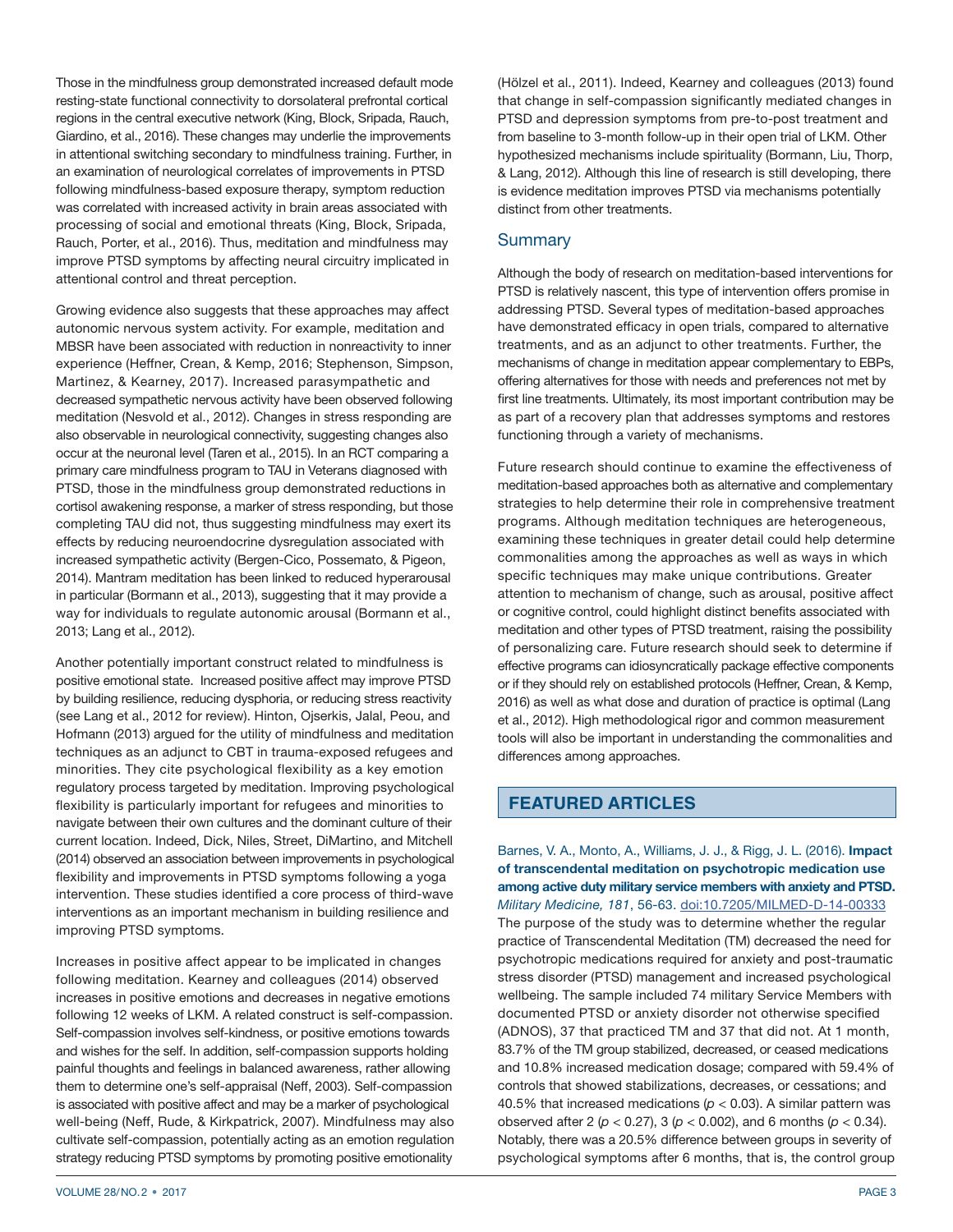#### **FEATURED ARTICLES** *continued*

experienced an increase in symptom severity compared with the group practicing TM. These findings provide insight into the benefits of TM as a viable treatment modality in military treatment facilities for reducing PTSD and ADNOS psychological symptoms and associated medication use.

Bergen-Cico, D., Possemato, K., & Pigeon, W. (2014). **Reductions in cortisol associated with primary care brief mindfulness program for veterans with PTSD.** *Medical Care, 52*(12), S25-S31. [doi:10.1097/](http://dx.doi.org/10.1097/MLR.0000000000000224)  [MLR.0000000000000224](http://dx.doi.org/10.1097/MLR.0000000000000224) *Background:* Patients with posttraumatic stress disorder (PTSD) have significant medical morbidity, which may be mediated by hypothalamic pituitary axis (HPA) dysfunction and reflected in cortisol output. Many veterans with PTSD are hesitant to engage in trauma-focused exposure treatments; therefore briefer, non–exposure-based treatments are needed; one such promising approach is an abbreviated Primary Care brief Mindfulness Program (PCbMP). *Objective:* This study investigated the relationship between dose-response to participation in a veterans PCbMP program and diurnal cortisol. Cortisol reflects HPA function and PTSD is associated with HPA dysregulation. *Research Design:* Veterans with PTSD were identified in PC and randomly assigned to treatment as usual (TAU, n = 21) or participation in brief 4-week Mindfulness Based Stress Reduction program (n = 19). *Subjects:* Veterans (n = 40;) (mean age, 48±16 y; 90% men) with PTSD referred through their VA PC provider and randomly assigned to PCbMP or TAU. *Measure:* As an objective indicator of HPA function, salivary diurnal cortisol was measured from samples collected across 2 consecutive days at baseline and follow-up. *Results:* Analyses revealed that significant changes in cortisol were associated with PCbMP treatment engagement and dosing (number of mindfulness program sessions completed). Veterans completing 4 mindfulness-based meditation sessions significantly reduced their cortisol awakening response (*P* ≤ 0.05); and had significant changes in cortisol area under the curve increase compared with TAU participants (*P* ≤ 0.05). Results indicate that PCbMP has a beneficial physiological impact on veterans with PTSD with a minimum of 4 weeks of practice.

Bormann, J. E., Thorp, S. R., Wetherell, J. L., Golshan, S., & Lang, A. J. (2013). **Meditation-based mantram intervention for veterans with posttraumatic stress disorder: A randomized trial.** *Psychological Trauma: Theory, Research, Practice, and Policy, 5*, 259-267. [doi:10.1037/](http://dx.doi.org/10.1037/a0027522)  [a0027522](http://dx.doi.org/10.1037/a0027522) Few complementary therapies for posttraumatic stress disorder (PTSD) have been empirically tested. This study explored the efficacy of a portable, private meditation-based mantram (sacred word) intervention for veterans with chronic posttraumatic stress disorder. A prospective, single-blind randomized clinical trial was conducted with 146 outpatient veterans diagnosed with military-related PTSD. Subjects were randomly assigned to either (a) medication and case management alone (i.e., treatment-as-usual [TAU]), or (b) TAU augmented by a 6-week group mantram repetition program (MRP + TAU). A total of 136 veterans (66 in MRP + TAU; 70 in TAU) completed posttreatment assessments. An intent-to-treat analysis indicated significantly greater symptom reductions in self-reported and clinician-rated PTSD symptoms in the MRP + TAU compared with TAU alone. At posttreatment, 24% of MRP + TAU subjects, compared with 12% TAU subjects, had clinically meaningful improvements in PTSD symptom severity. MRP + TAU subjects also reported significant improvements in depression, mental health status, and existential spiritual well-being compared with TAU subjects. There was a 7%

dropout rate in both treatment conditions. A meditation-based mantram repetition intervention shows potential when used as an adjunct to TAU for mitigating chronic PTSD symptoms in veterans. Veterans may seek this type of treatment because it is nonpharmacological and does not focus on trauma. It also has potential as a facilitator of exposure-based therapy or to enhance spiritual well-being. More research is needed using a longitudinal effectiveness design with an active comparison control group.

Heffner, K. L., Crean, H. F., & Kemp, J. E. (2016). **Meditation programs for veterans with posttraumatic stress disorder: Aggregate findings from a multi-site evaluation.** *Psychological Trauma: Theory, Research, Practice, and Policy, 8*, 365-374. [doi:10.1037/tra0000106](http://dx.doi.org/10.1037/tra0000106) *Objectives:* Interest in meditation to manage posttraumatic stress disorder (PTSD) symptoms is increasing. Few studies have examined the effectiveness of meditation programs offered to Veterans within Department of Veterans Affairs (VA) mental health services. The current study addresses this gap using data from a multisite VA demonstration project. *Method:* Evaluation data collected at 6 VA sites (*N* = 391 Veterans) before and after a meditation program, and a treatmentas-usual (TAU) program, were examined here using random effects meta-analyses. Site-specific and aggregate between group effect sizes comparing meditation programs to TAU were determined for PTSD severity measured by clinical interview and self-report. Additional outcomes included experiential avoidance and mindfulness. *Results:* In aggregate, analyses showed medium effect sizes for meditation programs compared to TAU for PTSD severity (clinical interview: effect size (*ES*) = -0.32; self-report: *ES* = -0.39). Similarly sized effects of meditation programs were found for overall mindfulness (*ES* = 0.41) and 1 specific aspect of mindfulness, nonreactivity to inner experience (*ES* = .37). Additional findings suggested meditation type and program completion differences each moderated program effects. *Conclusions:* VA-sponsored meditation programs show promise for reducing PTSD severity in Veterans receiving mental health services. Where meditation training fits within mental health services, and for whom programs will be of interest and effective, require further clarification.

Hilton, L., Maher, A. R., Colaiaco, B., Apaydin, E., Sorbero, M. E., Booth, M., . . . Hempel, S. (2016). **Meditation for posttraumatic stress: Systematic review and meta-analysis.** *Psychological Trauma: Theory, Research, Practice, and Policy.* Advance Online Publication. [doi:10.1037/tra0000180](http://dx.doi.org/10.1037/tra0000180) *Objective:* We conducted a systematic review and meta-analysis that synthesized evidence from randomized controlled trials of meditation interventions to provide estimates of their efficacy and safety in treating adults diagnosed with posttraumatic stress disorder (PTSD). This review was based on an established protocol (PROSPERO: CRD42015025782) and is reported according to PRISMA guidelines. Outcomes of interest included PTSD symptoms, depression, anxiety, health-related quality of life, functional status, and adverse events. *Method:* Meta-analyses were conducted using the Hartung-Knapp-Sidik-Jonkman method for random-effects models. Quality of evidence was assessed using the Grade of Recommendations Assessment, Development, and Evaluation (GRADE) approach. *Results:* In total, 10 trials on meditation interventions for PTSD with 643 participants met inclusion criteria. Across interventions, adjunctive meditation interventions of mindfulness-based stress reduction, yoga, and the mantram repetition program improve PTSD and depression symptoms compared with control groups, but the findings are based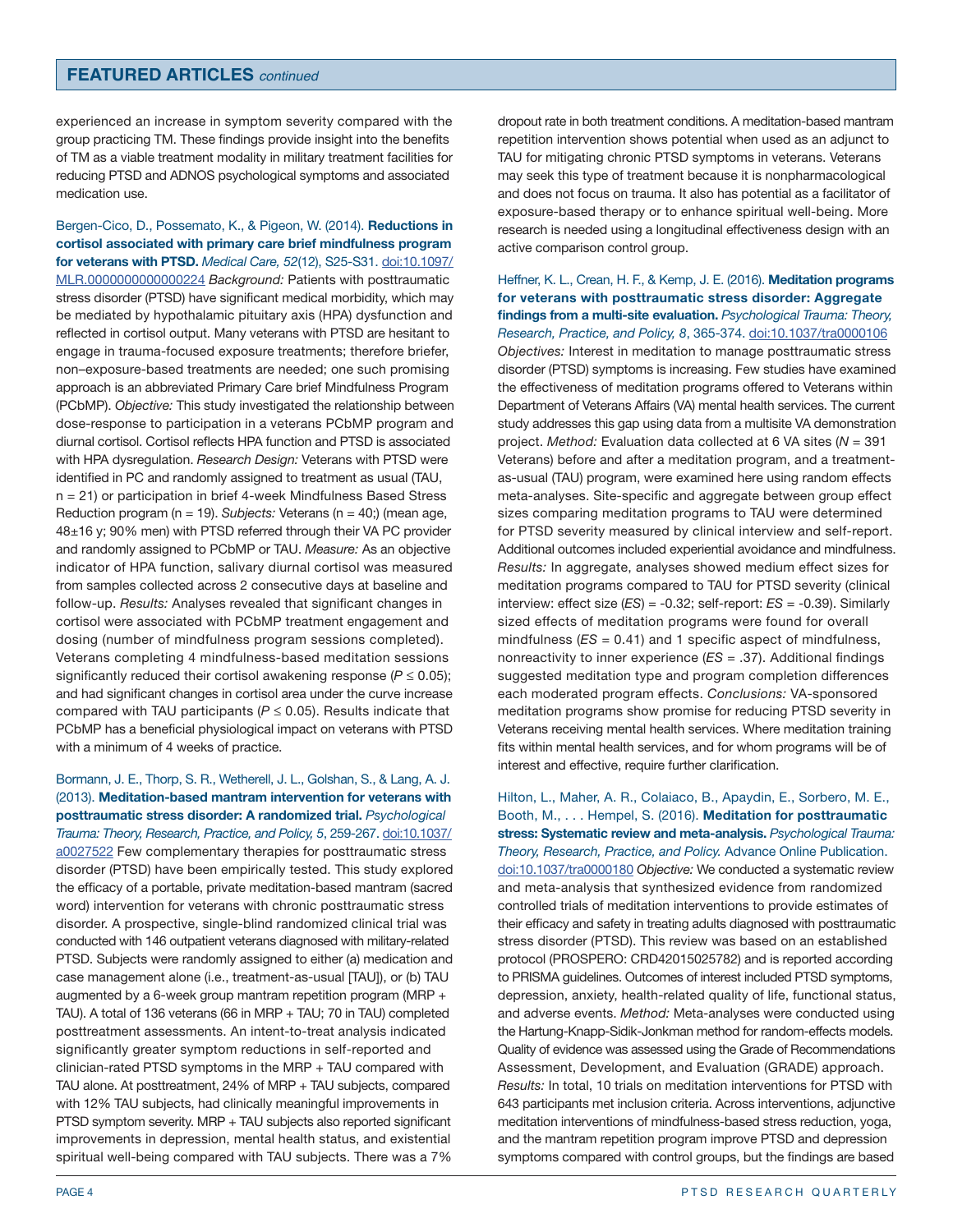#### **FEATURED ARTICLES** *continued*

on low and moderate quality of evidence. Effects were positive but not statistically significant for quality of life and anxiety, and no studies addressed functional status. The variety of meditation intervention types, the short follow-up times, and the quality of studies limited analyses. No adverse events were reported in the included studies; only half of the studies reported on safety. *Conclusions:* Meditation appears to be effective for PTSD and depression symptoms, but in order to increase confidence in findings, more high-quality studies are needed on meditation as adjunctive treatment with PTSD-diagnosed participant samples large enough to detect statistical differences in outcomes.

Hinton, D. E., Ojserkis, R. A., Jalal, B., Peou, S., & Hofmann, S. G. (2013). **Loving-kindness in the treatment of traumatized refugees and minority groups: A typology of mindfulness and the nodal network model of affect and affect regulation.** *Journal of Clinical Psychology, 69*, 817-828. [doi:10.1002/jclp.22017](http://dx.doi.org/10.1002/jclp.22017) This article discusses how loving-kindness can be used to treat traumatized refugees and minority groups, focusing on examples from our treatment, culturally adapted cognitive-behavioral therapy (CA-CBT). To show how we integrate loving-kindness with other mindfulness interventions and why loving-kindness should be an effective therapeutic technique, we present a typology of mindfulness states and the Nodal Network Model (NNM) of Affect and Affect Regulation. We argue that mindfulness techniques such as loving-kindness are therapeutic for refugees and minority populations because of their potential for increasing emotional flexibility, decreasing rumination, serving as emotional regulation techniques, and forming part of a new adaptive processing mode centered on psychological flexibility. We present a case to illustrate the clinical use of loving-kindness within the context of CA-CBT.

Hofmann, S. G., Grossman, P., & Hinton, D. E. (2011). **Loving-kindness and compassion meditation: Potential for psychological interventions.** *Clinical Psychology Review, 31*, 1126-1132. [doi:10.1016/](http://dx.doi.org/10.1016/j.cpr.2011.07.003)  [j.cpr.2011.07.003](http://dx.doi.org/10.1016/j.cpr.2011.07.003) Mindfulness-based meditation interventions have become increasingly popular in contemporary psychology. Other closely related meditation practices include loving-kindness meditation (LKM) and compassion meditation (CM), exercises oriented toward enhancing unconditional, positive emotional states of kindness and compassion. This article provides a review of the background, the techniques, and the empirical contemporary literature of LKM and CM. The literature suggests that LKM and CM are associated with an increase in positive affect and a decrease in negative affect. Preliminary findings from neuroendocrine studies indicate that CM may reduce stress-induced subjective distress and immune response. Neuroimaging studies suggest that LKM and CM may enhance activation of brain areas that are involved in emotional processing and empathy. Finally, preliminary intervention studies support application of these strategies in clinical populations. It is concluded that, when combined with empirically supported treatments, such as cognitive behavioral therapy, LKM and CM may provide potentially useful strategies for targeting a variety of different psychological problems that involve interpersonal processes, such as social anxiety, marital conflict, anger, and coping with the strains of long-term caregiving.

Hölzel, B. K., Lazar, S. W., Gard, T., Schuman-Olivier, Z., Vago, D. R., & Ott, U. (2011). **How does mindfulness meditation work? Proposing mechanisms of action from a conceptual and neural perspective.** *Perspectives on Psychological Science, 6*, 537-559.

[doi:10.1177/1745691611419671](http://dx.doi.org/10.1177/1745691611419671) Cultivation of mindfulness, the nonjudgmental awareness of experiences in the present moment, produces beneficial effects on well-being and ameliorates psychiatric and stress-related symptoms. Mindfulness meditation has therefore increasingly been incorporated into psychotherapeutic interventions. Although the number of publications in the field has sharply increased over the last two decades, there is a paucity of theoretical reviews that integrate the existing literature into a comprehensive theoretical framework. In this article, we explore several components through which mindfulness meditation exerts its effects: (a) attention regulation, (b) body awareness, (c) emotion regulation (including reappraisal and exposure, extinction, and reconsolidation), and (d) change in perspective on the self. Recent empirical research, including practitioners' self-reports and experimental data, provides evidence supporting these mechanisms. Functional and structural neuroimaging studies have begun to explore the neuroscientific processes underlying these components. Evidence suggests that mindfulness practice is associated with neuroplastic changes in the anterior cingulate cortex, insula, temporo-parietal junction, fronto-limbic network, and default mode network structures. The authors suggest that the mechanisms described here work synergistically, establishing a process of enhanced self-regulation. Differentiating between these components seems useful to guide future basic research and to specifically target areas of development in the treatment of psychological disorders.

Jindani, F., Turner, N., & Khalsa, S. B. S. (2015). **A yoga intervention for posttraumatic stress: A preliminary randomized control trial.**  *Evidence-Based Complementary and Alternative Medicine, 2015*, Article ID 351746. [doi:10.1155/2015/351746](http://dx.doi.org/10.1155/2015/351746) Yoga may be effective in the reduction of PTSD symptomology. The purpose of this study was to evaluate the impact of a Kundalini Yoga (KY) treatment on PTSD symptoms and overall wellbeing. To supplement the current field of inquiry, a pilot randomized control trial (RCT) was conducted comparing an 8-session KY intervention with a waitlist control group. 80 individuals with current PTSD symptoms participated. Both groups demonstrated changes in PTSD symptomology but yoga participants showed greater changes in measures of sleep, positive affect, perceived stress, anxiety, stress, and resilience. Between-groups effect sizes were small to moderate (0.09–0.25). KY may be an adjunctive or alternative intervention for PTSD. Findings indicate the need for further yoga research to better understand the mechanism of yoga in relation to mental and physical health, gender and ethnic comparisons, and short- and long-term yoga practice for psychiatric conditions.

Kearney, D. J., McManus, C., Malte, C. A., Martinez, M. E., Felleman, B., & Simpson, T. L. (2014). **Loving-kindness meditation and the broaden-and-build theory of positive emotions among veterans with posttraumatic stress disorder.** *Medical Care, 52*(12), S32-S38. [doi:10.1097/MLR.0000000000000221](http://dx.doi.org/10.1097/MLR.0000000000000221) *Background:* Loving-kindness meditation (LKM) is a practice intended to enhance feelings of kindness and compassion for self and others. *Objectives:* To assess whether participation in a 12-week course of LKM for veterans with posttraumatic stress disorder (PTSD) is associated with improved positive emotions, decentering, and personal resources. *Research Design:* In an open-pilot trial, veterans were assessed at baseline, after the course, and 3 months later. Effect sizes were calculated from baseline to each follow-up point for each construct of interest. Measures were chosen as an initial investigation of the broaden-and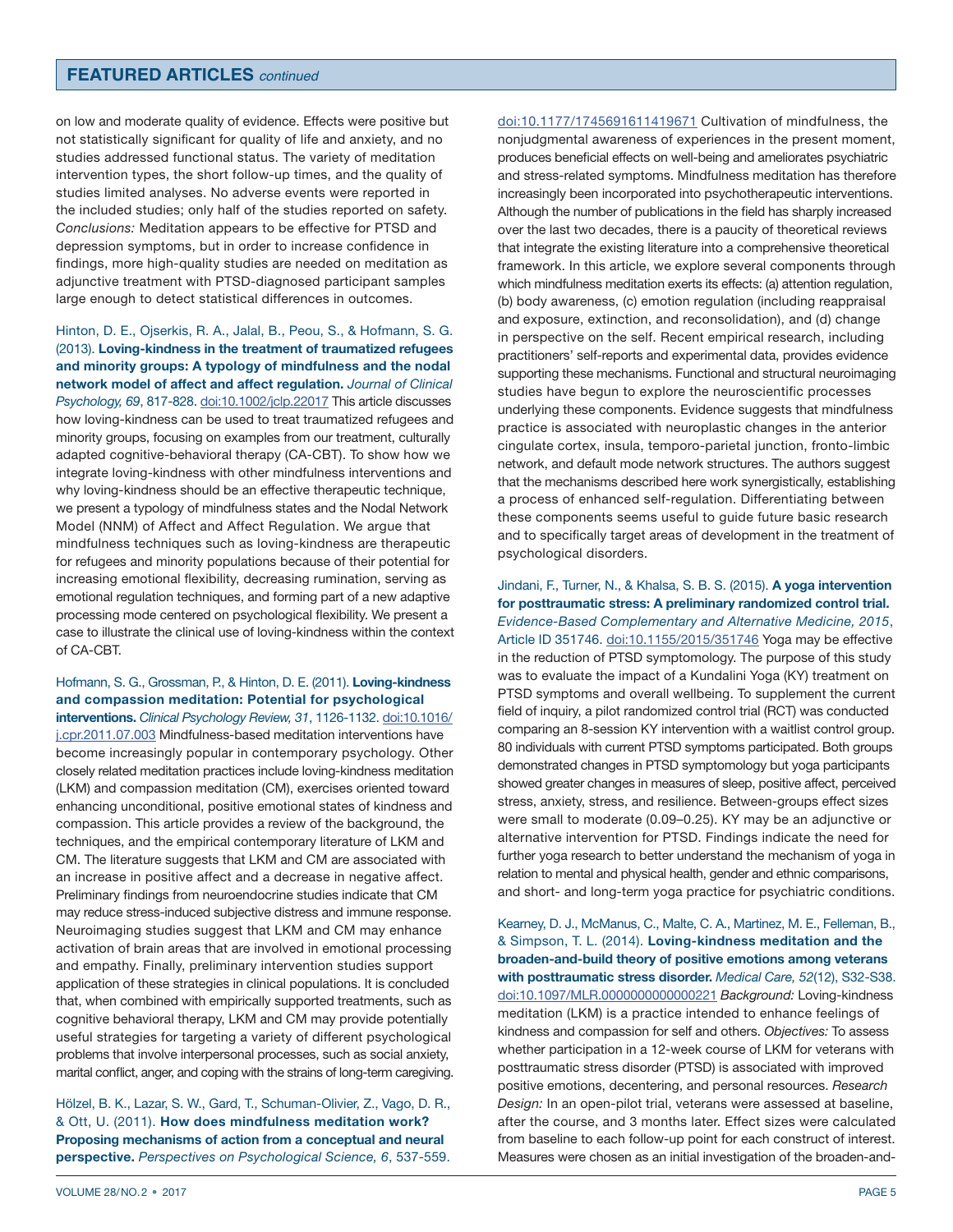build theory of positive emotions. *Subjects:* A total of 42 veterans with active PTSD (40% female) participated. *Measures:* Emotions, decentering, psychological wellbeing including autonomy, environmental mastery, personal growth, positive relations, purpose in life, selfacceptance, and sense of social support were measured at each time point. *Results:* Significant increases in unactivated pleasant (*d* = 0.73), but not activated pleasant, emotions were found over time. Activated and unactivated unpleasant emotions decreased over time (*d* = −0.69 and −0.53, respectively). There were also increases in environmental mastery  $(d = 0.61)$ , personal growth  $(d = 0.54)$ , purpose in life  $(d = 0.71)$ , self-acceptance  $(d = 0.68)$ , and decentering (*d* = 0.96) at 3-month follow-up. *Conclusions:* Overall, positive emotions increased, and enhancement of personal resources occurred over time. Further investigation of LKM for PTSD is warranted.

King, A. P., Block, S. R., Sripada, R. K., Rauch, S., Giardino, N., Favorite, T., . . . Liberzon, I. (2016). **Altered default mode network (DMN) resting state functional connectivity following a mindfulness-based exposure therapy for posttraumatic stress disorder (PTSD) in combat veterans of Afghanistan and Iraq.**  *Depression and Anxiety, 33*, 289-299. [doi:10.1002/da.22481](http://dx.doi.org/10.1002/da.22481)  *Background:* Recent studies suggest that mindfulness may be an effective component for posttraumatic stress disorder (PTSD) treatment. Mindfulness involves practice in volitional shifting of attention from "mind wandering" to present-moment attention to sensations, and cultivating acceptance. We examined potential neural correlates of mindfulness training using a novel group therapy (mindfulness-based exposure therapy (MBET)) in combat veterans with PTSD deployed to Afghanistan (OEF) and/or Iraq (OIF). *Methods:* Twenty-three male OEF/OIF combat veterans with PTSD were treated with a mindfulness-based intervention ( $N = 14$ ) or an active control group therapy (present-centered group therapy (PCGT), *N* = 9). Pre-post therapy functional magnetic resonance imaging (fMRI, 3 T) examined resting-state functional connectivity (rsFC) in default mode network (DMN) using posterior cingulate cortex (PCC) and ventral medial prefrontal cortex (vmPFC) seeds, and salience network (SN) with anatomical amygdala seeds. PTSD symptoms were assessed at pre- and posttherapy with Clinician Administered PTSD Scale (CAPS). *Results:* Patients treated with MBET had reduced PTSD symptoms (effect size *d* = 0.92) but effect was not significantly different from PCGT ( $d = 0.46$ ). Increased DMN rsFC (PCC seed) with dorsolateral dorsolateral prefrontal cortex (DLPFC) regions and dorsal anterior cingulate cortex (ACC) regions associated with executive control was seen following MBET. A group × time interaction found MBET showed increased connectivity with DLPFC and dorsal ACC following therapy; PCC–DLPFC connectivity was correlated with improvement in PTSD avoidant and hyperarousal symptoms. *Conclusions:* Increased connectivity between DMN and executive control regions following mindfulness training could underlie increased capacity for volitional shifting of attention. The increased PCC–DLPFC rsFC following MBET was related to PTSD symptom improvement, pointing to a potential therapeutic mechanism of mindfulness-based therapies.

King, A. P., Block, S. R., Sripada, R. K., Rauch, S. A. M., Porter, K. E., Favorite, T. K., . . . Liberzon, I. (2016). **A pilot study of mindfulnessbased exposure therapy in OEF/OIF combat veterans with PTSD: Altered medial frontal cortex and amygdala responses in social emotional processing.** *Frontiers in Psychiatry, 7,* Article 154.

[doi:10.3389/fpsyt.2016.00154](http://dx.doi.org/10.3389/fpsyt.2016.00154) Combat-related posttraumatic stress disorder (PTSD) is common among returning veterans, and is a serious and debilitating disorder. While highly effective treatments involving trauma exposure exist, difficulties with engagement and early drop may lead to sub-optimal outcomes. Mindfulness training may provide a method for increasing emotional regulation skills that may improve engagement in trauma-focused therapy. Here, we examine potential neural correlates of mindfulness training and in vivo exposure (non-trauma focused) using a novel group therapy [mindfulness-based exposure therapy (MBET)] in Afghanistan (OEF) or Iraq (OIF) combat veterans with PTSD. OEF/OIF combat veterans with PTSD ( $N = 23$ ) were treated with MBET ( $N = 14$ ) or a comparison group therapy [Present-centered group therapy (PCGT), *N* = 9]. PTSD symptoms were assessed at pre- and post-therapy with Clinician Administered PTSD scale. Functional neuroimaging (3-T fMRI) before and after therapy examined responses to emotional faces (angry, fearful, and neutral faces). Patients treated with MBET had reduced PTSD symptoms (effect size  $d = 0.92$ ) but effect was not significantly different from PCGT (*d* = 0.43). Improvement in PTSD symptoms from pre- to post-treatment in both treatment groups was correlated with increased activity in rostral anterior cingulate cortex, dorsal medial prefrontal cortex (mPFC), and left amygdala. The MBET group showed greater increases in amygdala and fusiform gyrus responses to Angry faces, as well as increased response in left mPFC to Fearful faces. These preliminary findings provide intriguing evidence that MBET group therapy for PTSD may lead to changes in neural processing of social–emotional threat related to symptom reduction.

King, A. P., Erickson, T. M., Giardino, N. D., Favorite, T., Rauch, S. A. M., Robinson, E., . . . Liberzon, I. (2013). **A pilot study of group mindfulness-based cognitive therapy (MBCT) for combat veterans with posttraumatic stress disorder (PTSD).** *Depression and Anxiety, 30*, 638-645. [doi:10.1002/da.22104](http://dx.doi.org/10.1002/da.22104) *Background:* "Mindfulness-based" interventions show promise for stress reduction in general medical conditions, and initial evidence suggests that they are accepted in trauma-exposed individuals. Mindfulness-based cognitive therapy (MBCT) shows substantial efficacy for prevention of depression relapse, but it has been less studied in anxiety disorders. This study investigated the feasibility, acceptability, and clinical outcomes of an MBCT group intervention adapted for combat posttraumatic stress disorder (PTSD). *Methods:* Consecutive patients seeking treatment for chronic PTSD at a VA outpatient clinic were enrolled in 8-week MBCT groups, modified for PTSD (four groups,  $n = 20$ ) or brief treatment-as-usual (TAU) comparison group interventions (three groups,  $n = 17$ ). Pre and posttherapy psychological assessments with clinician administered PTSD scale (CAPS) were performed with all patients, and self-report measures (PTSD diagnostic scale, PDS, and posttraumatic cognitions inventory, PTCI) were administered in the MBCT group. *Results:* Intent to treat analyses showed significant improvement in PTSD (CAPS  $(t(19) = 4.8, P < .001)$ ) in the MBCT condition but not the TAU conditions, and a significant Condition  $\times$  Time interaction (F[1,35] = 16.4, P < .005). MBCT completers (n = 15, 75%) showed good compliance with assigned homework exercises, and significant and clinically meaningful improvement in PTSD symptom severity on posttreatment assessment in CAPS and PDS (particularly in avoidance/numbing symptoms), and reduced PTSD-relevant cognitions in PTCI (self blame). *Conclusions:* These data suggest group MBCT as an acceptable brief intervention/adjunctive therapy for combat PTSD, with potential for reducing avoidance symptom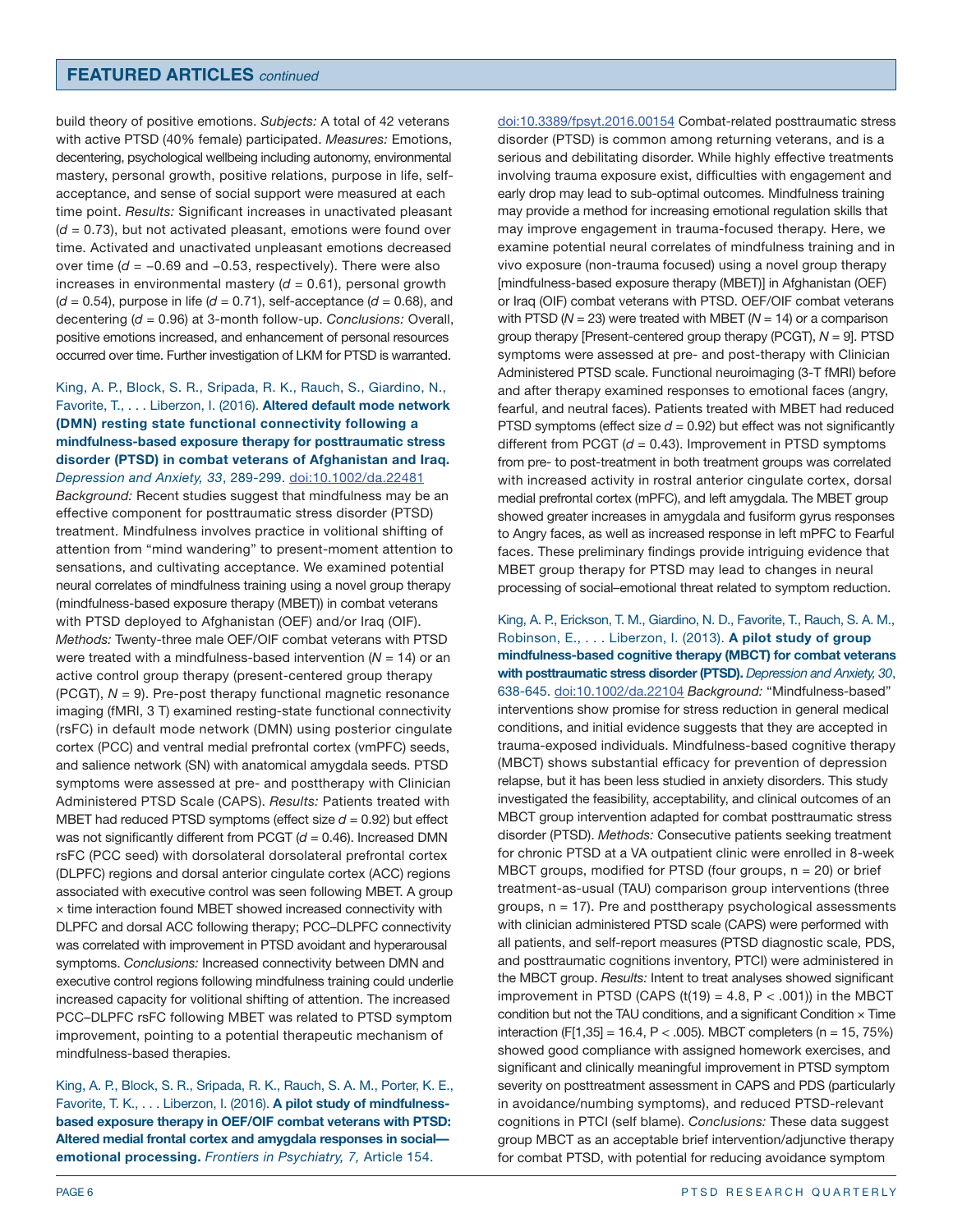#### **FEATURED ARTICLES** *continued*

cluster and PTSD cognitions. Further studies are needed to examine efficacy in a randomized controlled design and to identify factors influencing acceptability and efficacy.

Lang, A. J., Strauss, J. L., Bomyea, J., Bormann, J. E., Hickman, S. D., Good, R. C., & Essex, M. (2012). **The theoretical and empirical basis for meditation as an intervention for PTSD.** *Behavior Modification, 36*, 759-786. [doi:10.1177/0145445512441200](http://dx.doi.org/10.1177/0145445512441200) In spite of the existence of good empirically supported treatments for posttraumatic stress disorder (PTSD), consumers and providers continue to ask for more options for managing this common and often chronic condition. Meditation-based approaches are being widely implemented, but there is minimal research rigorously assessing their effectiveness. This article reviews meditation as an intervention for PTSD, considering three major types of meditative practices: mindfulness, mantra, and compassion meditation. The mechanisms by which these approaches may effectively reduce PTSD symptoms and improve quality of life are presented. Empirical evidence of the efficacy of meditation for PTSD is very limited but holds some promise. Additional evaluation of meditation-based treatment appears to be warranted.

Polusny, M. A., Erbes, C. R., Thuras, P., Moran, A., Lamberty, G. J., Collins, R. C., . . . Lim, K. O. (2015). **Mindfulness-based stress reduction for posttraumatic stress disorder among veterans: A randomized clinical trial.** *JAMA, 314*, 456-465. [doi:10.1001/](http://dx.doi.org/10.1001/jama.2015.8361)  [jama.2015.8361](http://dx.doi.org/10.1001/jama.2015.8361) *Importance:* Mindfulness-based interventions may be acceptable to veterans who have poor adherence to existing evidence-based treatments for posttraumatic stress disorder (PTSD). *Objective:* To compare mindfulness-based stress reduction with present-centered group therapy for treatment of PTSD. *Design, Setting, and Participants:* Randomized clinical trial of 116 veterans with PTSD recruited at the Minneapolis Veterans Affairs Medical Center from March 2012 to December 2013. Outcomes were assessed before, during, and after treatment and at 2-month follow-up. Data collection was completed on April 22, 2014. *Interventions:* Participants were randomly assigned to receive mindfulness-based stress reduction therapy ( $n = 58$ ), consisting of 9 sessions (8 weekly 2.5-hour group sessions and a daylong retreat) focused on teaching patients to attend to the present moment in a nonjudgmental, accepting manner; or present-centered group therapy ( $n = 58$ ), an active-control condition consisting of 9 weekly 1.5-hour group sessions focused on current life problems. *Main Outcomes And Measures:* The primary outcome, change in PTSD symptom severity over time, was assessed using the PTSD Checklist (range, 17-85; higher scores indicate greater severity; reduction of 10 or more considered a minimal clinically important difference) at baseline and weeks 3, 6, 9, and 17. Secondary outcomes included PTSD diagnosis and symptom severity assessed by independent evaluators using the Clinician-Administered PTSD Scale along with improvements in depressive symptoms, quality of life, and mindfulness. *Results:* Participants in the mindfulness-based stress reduction group demonstrated greater improvement in self-reported PTSD symptom severity during treatment (change in mean PTSD Checklist scores from 63.6 to 55.7 vs 58.8 to 55.8 with presentcentered group therapy; between-group difference, 4.95; 95% CI, 1.92-7.99; *P* = .002) and at 2-month follow-up (change in mean scores from 63.6 to 54.4 vs 58.8 to 56.0, respectively; difference, 6.44; 95% CI, 3.34-9.53, *P* < .001). Although participants in the mindfulness-based stress reduction group were more likely to show

clinically significant improvement in self-reported PTSD symptom severity (48.9%vs 28.1% with present-centered group therapy; difference, 20.9%; 95% CI, 2.2%-39.5%; *P* = .03) at 2-month follow-up, they were no more likely to have loss of PTSD diagnosis (53.3%vs 47.3%, respectively; difference, 6.0%; 95% CI, -14.1% to 26.2%; *P* = .55). *Conclusions and Relevance:* Among veterans with PTSD, mindfulnessbased stress reduction therapy, compared with present-centered group therapy, resulted in a greater decrease in PTSD symptom severity. However, the magnitude of the average improvement suggests a modest effect.

Rees, B. (2011). **Overview of outcome data of potential meditation training for soldier resilience.** *Military Medicine, 176*, 1232-1242. [doi:10.7205/MILMED-D-11-00067](http://dx.doi.org/10.7205/MILMED-D-11-00067) In order to identify potential training to enhance comprehensive soldier fitness, this analysis searched MEDLINE via PubMed and elsewhere for 33 reasonably significant modalities, screening over 11,500 articles for relevance regarding soldier resilience. Evaluation of modalities that are exclusively educational or cognitive/behavioral in nature is deferred. Using the volume and quality of research over 40 parameters distributed among the five domains of resilience (physical, emotional, spiritual, social, and family life), these data allow culling of most of the meditative modalities and discrimination among the remaining techniques. The resulting order of merit is Transcendental Meditation, mindfulness, and progressive muscle relaxation. Transcendental Meditation, mindfulness, and progressive muscle relaxation, in that order, have the most supporting data. Fortuitously, they also represent a cross section of the domain of techniques regarded as meditation, stress management, or relaxation, with three very different mechanisms of action. They are suitable potential options for improving soldier resilience.

Seppälä, E. M., Nitschke, J. B., Tudorascu, D. L., Hayes, A., Goldstein, M. R., Nguyen, D. T. H., . . . Davidson, R. J. (2014). **Breathing-based meditation decreases posttraumatic stress disorder symptoms in U.S. military veterans: A randomized controlled longitudinal study.** *Journal of Traumatic Stress, 27*, 397-405. [doi:10.1002/jts.21936](http://dx.doi.org/10.1002/jts.21936) Given the limited success of conventional treatments for veterans with posttraumatic stress disorder (PTSD), investigations of alternative approaches are warranted. We examined the effects of a breathing-based meditation intervention, Sudarshan Kriya yoga, on PTSD outcome variables in U.S. male veterans of the Iraq or Afghanistan war. We randomly assigned 21 veterans to an active  $(n = 11)$  or waitlist control  $(n = 10)$  group. Laboratory measures of eye-blink startle and respiration rate were obtained before and after the intervention, as were self-report symptom measures; the latter were also obtained 1 month and 1 year later. The active group showed reductions in PTSD scores,  $d = 1.16$ , 95% CI [0.20, 2.04], anxiety symptoms, and respiration rate, but the control group did not. Reductions in startle correlated with reductions in hyperarousal symptoms immediately postintervention  $(r = .93, p < .001)$  and at 1-year follow-up  $(r = .77, p = .025)$ . This longitudinal intervention study suggests there may be clinical utility for Sudarshan Kriya yoga for PTSD.

Smith, B. W., Ortiz, J. A., Steffen, L. E., Tooley, E. M., Wiggins, K. T., Yeater, E. A., . . . Bernard, M. L. (2011). **Mindfulness is associated with fewer PTSD symptoms, depressive symptoms, physical symptoms, and alcohol problems in urban firefighters.** *Journal of Consulting and Clinical Psychology, 79*, 613-617. [doi:10.1037/a0025189](http://dx.doi.org/10.1037/a0025189)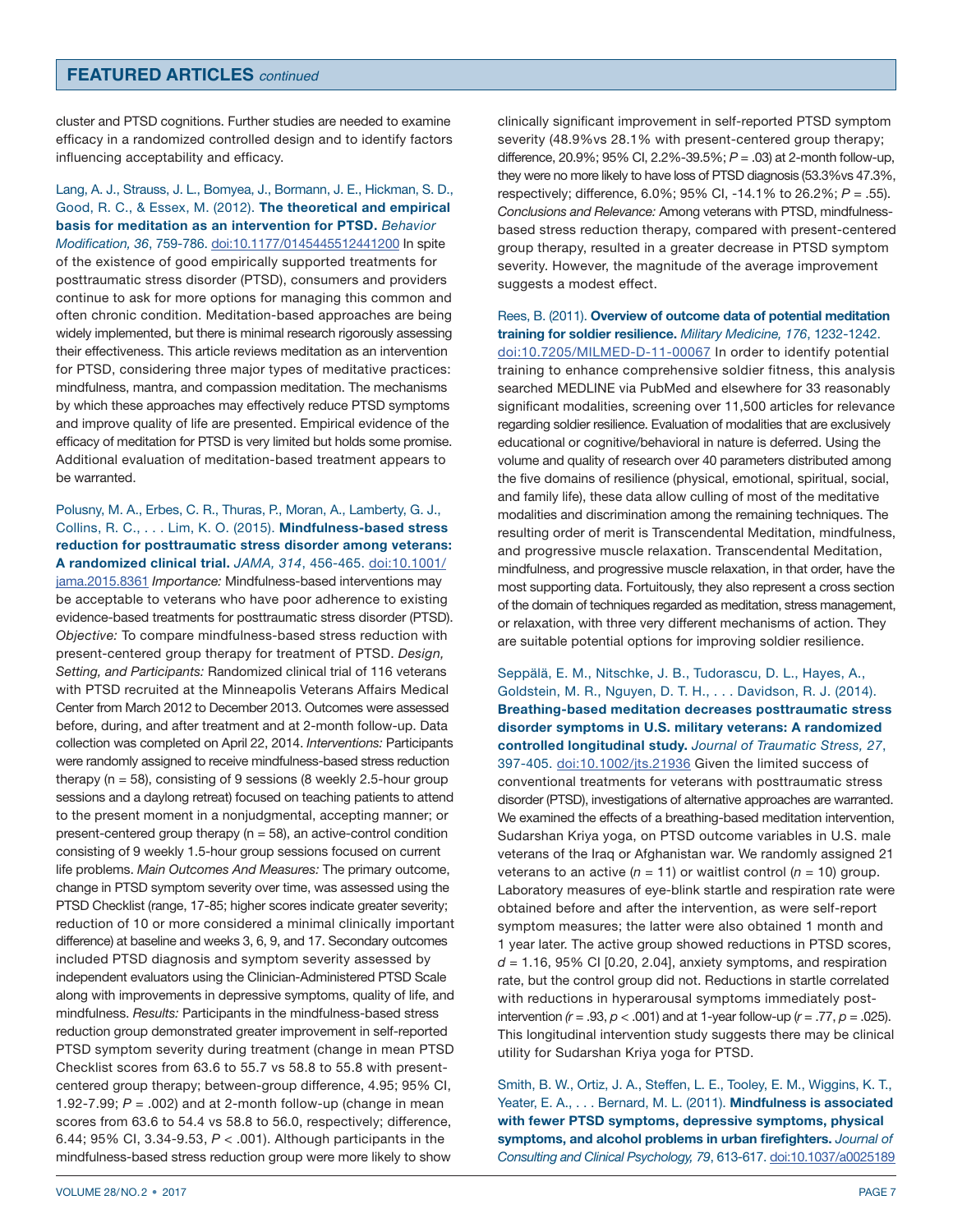*Objective:* This study investigated the association between mindfulness, other resilience resources, and several measures of health in 124 urban firefighters. *Method:* Participants completed health measures of posttraumatic stress disorder (PTSD) symptoms, depressive symptoms, physical symptoms, and alcohol problems and measures of resilience resources including mindfulness, optimism, personal mastery, and social support. The Mindful Awareness and Attention Scale (MAAS; Brown & Ryan, 2003) was used to assess mindfulness. Participants also completed measures of firefighter stress, number of calls, and years as a firefighter as control variables. Hierarchical multiple regressions were conducted with the health measures as the dependent variables with 3 levels of independent variables: (a) demographic characteristics, (b) firefighter variables, and (c) resilience resources. *Results:* The results showed that mindfulness was associated with fewer PTSD symptoms, depressive symptoms, physical symptoms, and alcohol problems when controlling for the other study variables. Personal mastery and social support were also related to fewer depressive symptoms, firefighter stress was related to more PTSD symptoms and alcohol problems, and years as a firefighter were related to fewer alcohol problems. *Conclusions:* Mindfulness may be important to consider and include in models of stress, coping, and resilience in firefighters. Future studies should examine the prospective relationship between mindfulness and health in firefighters and others in high-stress occupations.

van der Kolk, B. A., Stone, L., West, J., Rhodes, A., Emerson, D., Suvak, M., & Spinazzola, J. (2014). **Yoga as an adjunctive treatment for posttraumatic stress disorder: A randomized controlled trial.**  *Journal of Clinical Psychiatry, 75*, e559-e565. [doi:10.4088/JCP.13m08561](http://dx.doi.org/10.4088/JCP.13m08561)  *Background:* More than a third of the approximately 10 million women with histories of interpersonal violence in the United States develop posttraumatic stress disorder (PTSD). Currently available treatments for this population have a high rate of incomplete response, in part because problems in affect and impulse regulation are major obstacles to resolving PTSD. This study explored the efficacy of yoga to increase affect tolerance and to decrease PTSD symptomatology. *Method:* Sixty-four women with chronic, treatment-resistant PTSD were randomly assigned to either trauma-informed yoga or supportive women's health education, each as a weekly 1-hour class for 10 weeks. Assessments were conducted at pretreatment, midtreatment, and posttreatment and included measures of *DSM- IV* PTSD, affect regulation, and depression. The study ran from 2008 through 2011. *Results:* The primary outcome measure was the Clinician-Administered PTSD Scale (CAPS). At the end of the study, 16 of 31 participants (52%) in the yoga group no longer met criteria for PTSD compared to 6 of 29 (21%) in the control group (n = 60,  $\chi^2$ <sub>1</sub> = 6.17, P = .013). Both groups exhibited significant decreases on the CAPS, with the decrease falling in the large effect size range for the yoga group (*d* = 1.07) and the medium to large effect size decrease for the control group (*d* = 0.66). Both the yoga (*b* = −9.21, *t* = −2.34, *P* = .02, *d* = −0.37) and control (*b* = −22.12, *t* = −3.39, *P* = .001, *d* = −0.54) groups exhibited significant decreases from pretreatment to the midtreatment assessment. However, a significant group × quadratic trend interaction (*d* = −0.34) showed that the pattern of change in Davidson Trauma Scale significantly differed across groups. The yoga group exhibited a significant medium effect size linear (*d* = −0.52) trend. In contrast, the control group exhibited only a significant medium effect size quadratic trend (*d* = 0.46) but did not exhibit a significant linear trend (*d* = −0.29). Thus, both groups exhibited significant decreases in PTSD

#### **FEATURED ARTICLES** *continued* **FEATURED ARTICLES** *continued*

symptoms during the first half of treatment, but these improvements were maintained in the yoga group, while the control group relapsed after its initial improvement. *Discussion:* Yoga significantly reduced PTSD symptomatology, with effect sizes comparable to well-researched psychotherapeutic and psychopharmacologic approaches. Yoga may improve the functioning of traumatized individuals by helping them to tolerate physical and sensory experiences associated with fear and helplessness and to increase emotional awareness and affect tolerance.

# **ADDITIONAL CITATIONS**

Bormann, J. E., Liu, L., Thorp, S. R., & Lang, A. J. (2012). **Spiritual wellbeing mediates PTSD change in veterans with military-related PTSD.** *International Journal of Behavioral Medicine, 19*, 496-502. [doi:10.1007/s12529-011-9186-1](http://dx.doi.org/10.1007/s12529-011-9186-1) Following a group mantram repetition intervention for Veterans with service-related PTSD, spiritual wellbeing mediated the improvement in self-reported PTSD symptoms. Thus, mantram repetition may improve PTSD symptoms by connecting individuals to a higher power or inner resources.

Dick, A. M., Niles, B. L., Street, A. E., DiMartino, D. M., & Mitchell, K. S. (2014). **Examining mechanisms of change in a yoga intervention for women: The influence of mindfulness, psychological flexibility, and emotion regulation on PTSD symptoms.** *Journal of Clinical Psychology, 70*, 1170-1182. [doi:10.1002/jclp.22104](http://dx.doi.org/10.1002/jclp.22104) Following an RCT comparing yoga to an assessment control, the yoga group evidenced greater decreases in expressive suppression (regulation of emotions by inhibiting emotional expression) and unique improvement in psychological flexibility. Further, increases in psychological flexibility were associated with improvement in PTSD symptoms in the yoga group and not the control group. Yoga may reduce PTSD symptoms by improving expressive suppression and psychological flexibility.

Kearney, D. J., Malte, C. A., McManus, C., Martinez, M. E., Felleman, B., & Simpson, T. L. (2013). **Loving-kindness meditation for posttraumatic stress disorder: A pilot study.** *Journal of Traumatic Stress, 26*, 426-434. [doi:10.1002/jts.21832](http://dx.doi.org/10.1002/jts.21832) In this open trial of LKM, the authors observed large effect sizes for improvements in PTSD symptoms and mindfulness and moderate effect size for depression reduction at 3-month follow-up. There was evidence that gains in self-compassion mediated changes in PTSD and depression symptoms. This trial provided early evidence for the utility of LKM in PTSD symptom reduction.

Kearney, D. J., McDermott, K., Malte, C., Martinez, M., & Simpson, T. L. (2012). **Association of participation in a mindfulness program with measures of PTSD, depression, and quality of life in a veteran sample.** *Journal of Clinical Psychology, 68*, 101-116. [doi:10.1002/jclp.20853](http://dx.doi.org/10.1002/jclp.20853) Veterans who completed MBSR demonstrated improvements in PTSD symptoms, depression symptoms, experiential avoidance, behavioral activation, and quality of life at 2-month and 6-month follow-ups. Gains in mindfulness skills mediated the relationship between completion of MBSR and improvements in PTSD, depression, and quality of life. This study established MBSR as a promising intervention for PTSD and depression.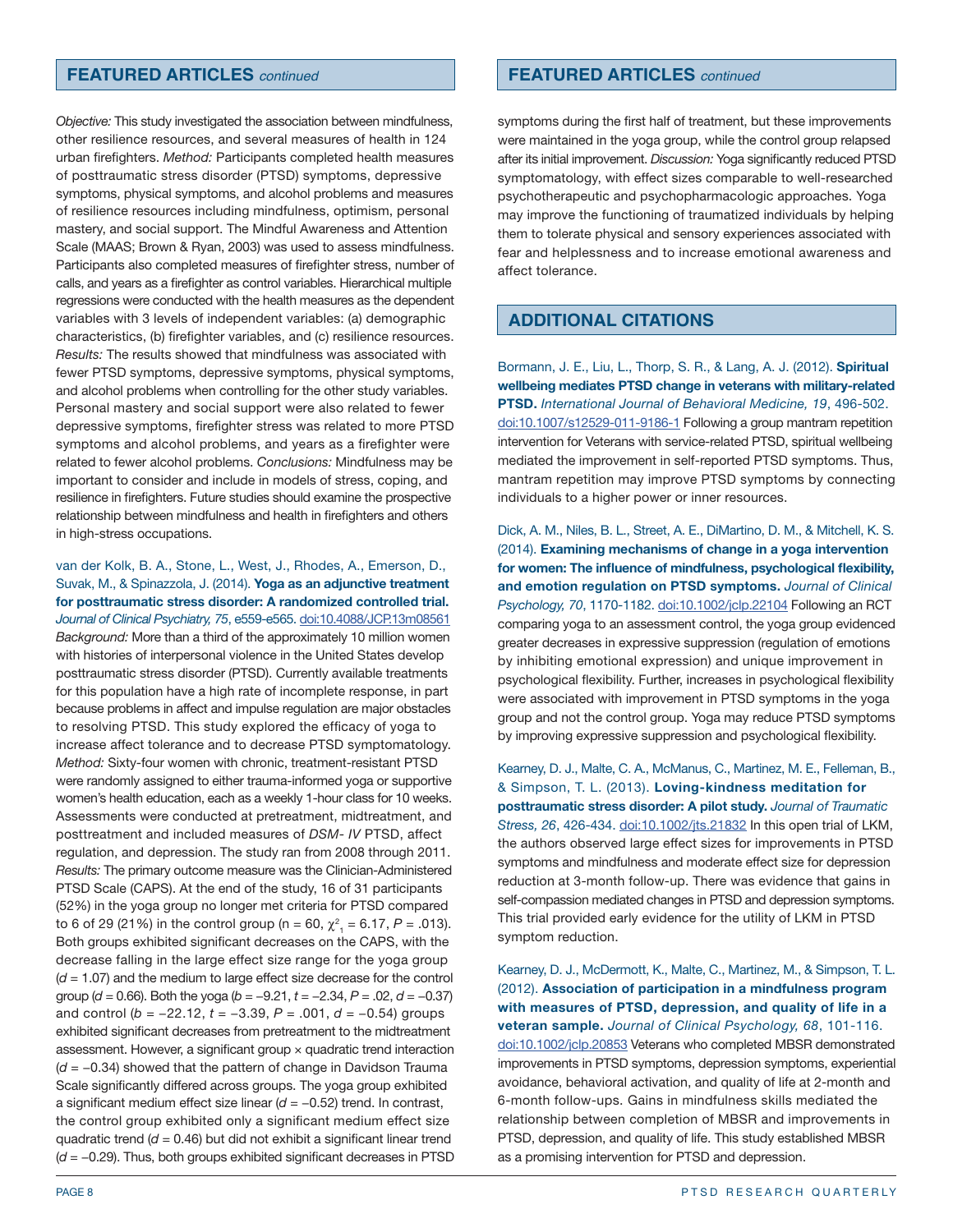Libby, D. J., Pilver, C. E., & Desai, R. (2012). **Complementary and alternative medicine in VA specialized PTSD treatment programs.**  *Psychiatric Services, 63*, 1134-1136. [doi:10.1176/appi.ps.201100456](http://dx.doi.org/10.1176/appi.ps.201100456)  In a survey of staff from over 100 VA PTSD treatment programs between September 2010 and March 2011, 96% of programs reported using at least one complementary or alternative modality. More than 20% of them reported using tai chi, spiritual practices, meditation, or yoga, and 96% reported using mindfulness. Use of complementary and alternative treatments is increasing across VA PTSD treatment programs and more research is needed to determine their optimal applications.

## Markowitz, J. C., Meehan, K. B., Petkova, E., Zhao, Y., Van Meter, P. E., Neria, Y., . . . Nazia, Y. (2016). **Treatment preferences of psychotherapy patients with chronic PTSD.** *Journal of Clinical Psychiatry, 77*, 363-370. [doi:10.4088/JCP.14m09640](https://doi.org/10.4088/JCP.14m09640) In a pre-treatment evaluation of the treatment attitudes of treatment-seekers, patients expressed preference for interpersonal psychotherapy above Prolonged Exposure and relaxation therapy with an equal number expressing a preference for Prolonged Exposure and relaxation

therapy. Patients receiving an undesired treatment did worse in therapy than those receiving their preferred treatment or those with no preferences. These data suggest offering alternative options beyond evidence-based psychotherapies can improve clinic outcomes.

Neff, K. (2003). **Self-compassion: An alternative conceptualization of a healthy attitude toward oneself.** *Self and Identity, 2*, 85-101. [doi:10.1080/15298860309032](http://dx.doi.org/10.1080/15298860309032) This article defines and elaborates upon the concept of self-compassion. It presents self-compassion as a positive attitude toward self, particularly related to constructs such as adaptive emotion regulation, approach behaviors, and accurate self-appraisal.

Neff, K. D., Rude, S. S., & Kirkpatrick, K. L. (2007). **An examination of self-compassion in relation to positive psychological functioning and personality traits.** *Journal of Research in Personality, 41*, 908-916. [doi:10.1016/j.jrp.2006.08.002](http://dx.doi.org/10.1016/j.jrp.2006.08.002) In an examination of self-compassion's relation to personality and psychological functioning, self-compassion had a positive relationship with several measures of psychological wellbeing including positive affect and happiness. It had a negative relationship with negative affect and neuroticism. Self-compassion predicted markers of psychological functioning beyond measures of personality.

Nesvold, A., Fagerland, M. W., Davanger, S., Ellingsen, Ø., Solberg, E. E., Holen, A., . . . Atar, D. (2012). **Increased heart rate variability during nondirective meditation.** *European Journal of Preventive Cardiology, 19*, 773-780. [doi:10.1177/1741826711414625](http://dx.doi.org/10.1177/1741826711414625) Heart rate variability increases in low-frequency and high-frequency bands during Acem meditation compared to at-rest baseline levels. Thus, increased parasympathetic and reduced sympathetic activity were observed. Meditation may downregulate arousal of the autonomic nervous system related to posttraumatic stress.

Rhodes, A., Spinazzola, J., & van der Kolk, B. (2016). **Yoga for adult women with chronic PTSD: A long-term follow-up study.** *Journal of Alternative and Complementary Medicine, 22*, 189-196. [doi:10.1089/acm.2014.0407](http://dx.doi.org/10.1089/acm.2014.0407) In a follow-up to the van der Kolk et al. (2014) RCT, frequency of yoga practice predicted decreases in PTSD and depression symptom severity, and PTSD diagnostic status

although group status did not. Yoga was an efficacious treatment modality at 18-month follow-up among those who continued their practice. This demonstrates that yoga may be useful as a lifestyle modification rather than a time-limited intervention.

Rosenthal, J. Z., Grosswald, S., Ross, R., & Rosenthal, N. (2011). **Effects of transcendental meditation in veterans of Operation Enduring Freedom and Operation Iraqi Freedom with posttraumatic stress disorder: A pilot study.** *Military Medicine, 176*, 626-630. [doi:10.7205/MILMED-D-10-00254](http://dx.doi.org/10.7205/MILMED-D-10-00254) In a small uncontrolled pilot study testing the effects of transcendental meditation in OEF/OIF Veterans diagnosed with PTSD, participants made significant improvements in PTSD symptoms and self-reported quality of life. These results add to the support for transcendental meditation as a treatment for PTSD.

Schoormans, D., & Nyklíček, I. (2011). **Mindfulness and psychologic well-being: Are they related to type of meditation technique practiced?** *Journal of Alternative and Complementary Medicine, 17*, 629-634. [doi:10.1089/acm.2010.0332](http://dx.doi.org/10.1089/acm.2010.0332) Using convenience samples, transcendental and mindfulness meditation were compared to determine if they differed in their effects on psychological wellbeing and mindfulness. The authors did not observe differences between groups on these measures, but rather found that the frequency of practice in days per week was associated with mindful acceptance and lower perceived stress. Results provided preliminary support for the frequency of practice more so than the type of meditation in improving psychological wellbeing.

Steenkamp, M. M., Litz, B. T., Hoge, C. W., & Marmar, C. R. (2015). **Psychotherapy for military-related PTSD: A review of randomized clinical trials.** *JAMA, 314*, 489-500. [doi:10.1001/jama.2015.8370](http://dx.doi.org/10.1001/jama.2015.8370)  This article reviewed RCTs of evidence-based psychotherapies for PTSD. They found that many treatment-seekers make meaningful gains but nonresponse rates are high and the effect sizes of these treatments against active control conditions suggest marginal incremental utility. There is a need to improve existing PTSD treatments and develop novel modalities to fill these gaps.

Stephenson, K. R., Simpson, T. L., Martinez, M. E., & Kearney, D. J. (2017). **Changes in mindfulness and posttraumatic stress disorder symptoms among veterans enrolled in mindfulness-based stress reduction.** *Journal of Clinical Psychology, 73*, 201-217. [doi:10.1002/jclp.22323](http://dx.doi.org/10.1002/jclp.22323) Among Veterans completing 8 weeks of MCSR, increases in the facets of nonreactivity and acting with awareness were most strongly associated with decreases in PTSD symptoms. The cluster of PTSD symptoms most strongly associated was hyperarousal followed by emotional numbing. This study highlighted specific associations between mindfulness and PTSD treatment and expanded knowledge of potential mechanisms of change.

Affective Neuroscience, 10, 1758-1768. doi:10.1093/scan/nsv066 Taren, A. A., Gianaros, P. J., Greco, C. M., Lindsay, E. K., Fairgrieve, A., Brown, K. W., . . . Creswell, J. D. (2015). **Mindfulness meditation training alters stress-related amygdala resting state functional connectivity: A randomized controlled trial.** *Social Cognitive and*  A brief meditation program was associated with decreased amygdalasubgenual anterior cingulate cortex resting state frontal connectivity compared to a relaxation control condition. Meditation was implicated in neuroplastic changes and these specific changes may link meditation to reduced stress responding.